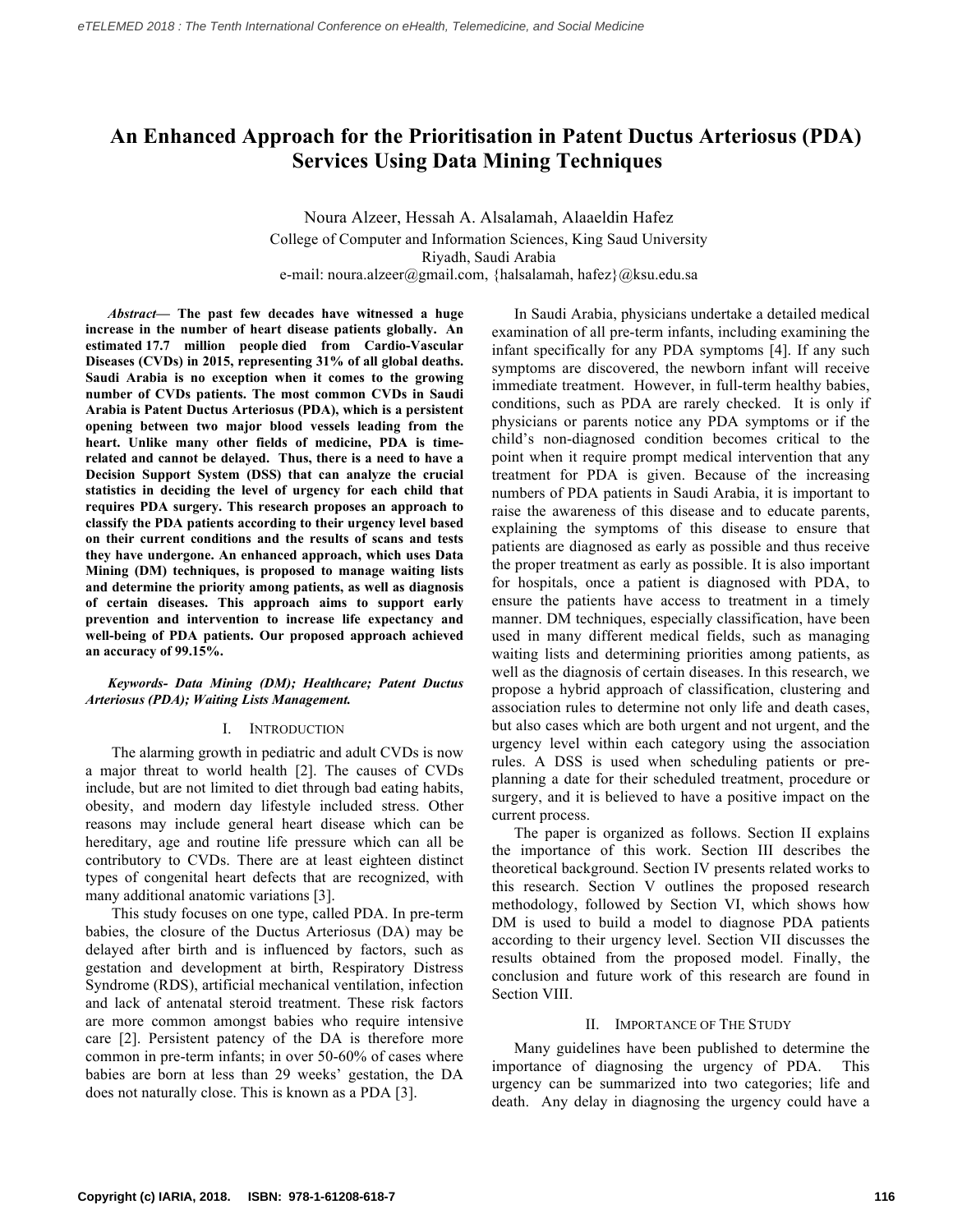tragic fatal outcome, but early diagnosis and intervention can result in the increased life expectancy and well-being of the patient.

This study uses DM techniques to study and analyze PDA patients' records collected from King Fahd Medical City (KFMC) in Riyadh, Saudi Arabia, to build a new standard model to diagnose PDA and determine the urgency levels of PDA patients, depending on their existing medical condition, via results of scans and other tests carried out. It also presents recommendations for testing newborn babies for any PDA symptoms. This will help parents to receive the appropriate timely treatment for PDA for their infant before the condition worsens and requires surgery. The model is tested on new patients and its results are compared to those results provided by the physicians at KFMC to determine its accuracy. The model is also presented to further specialist heart physicians from different hospitals in Saudi Arabia to be tested. Their comments and recommendations are used to modify the original model to reach its final result. Having a DSS, which uses a standard model to provide an accurate urgency level for each PDA case, will save patients and their family time and money instead of trying to obtain various consultations from different physicians in different hospitals. Ultimately, there is also the cost-saving factor to the physician and hospital to be considered in reducing multiple appointments, as well as reducing multiple tests. The mere reduction in appointments alone opens up the availability of allocating an appointment to another patient. Overall, the hospital will also save large sums of money from the reduction of multiple examinations, tests and procedures, some of which are unnecessary as they may well be repetitive and thus not conducive to the well-being of the patient.

#### III. RELATED WORK

Extensive research has been conducted studying the long waiting list problems, especially within medical fields. Some research focused on how to arrange priorities of these waiting lists and others dealt with how to reduce the general waiting times. Either way, what is definitive is that, generally, there is far greater demand over supply that results in waiting times and more extensive waiting lists.

A recent study [5] used statistical techniques to compare waiting lists for hip and knee arthroplasty at Groote Schuur Hospital in Cape Town in South Africa with the waiting lists kept by the surgeons at that hospital. The results showed that the hospital's waiting list is inaccurate because of the poor data management; for example, in many cases, the list did not have the current contact details of the patients. It also identified unfairness of waiting times among the patients. The research recommended the use of a scoring-based prioritization system which uses clinical diagnosis and tests results, radiographic and societal parameters to manage the waiting lists fairly.

A significant amount of research focused on using DM techniques in general in the healthcare sector [6]-[9] showed the benefits of applying different types of DM techniques in disease diagnosis and finding side effects of certain medicines, for example. However, they did not focus on one type of disease or on the type of DM techniques. Other studies used one or more DM techniques to predict or diagnose one type of disease; for example, recent research [10] used Naïve Bayes and WAC (Weighted Associated Classifier) to predict whether a patient has a risk of heart diseases or not. The study used factors, such as age, sex, whether diabetic, height, weight, blood pressure, cholesterol, fasting blood sugar and hypertension to predict the possibility of having heart diseases. In another study, the focus was on using DM techniques in oral cancer patients [11] and the authors showed that all the models built for predicting the survivability of oral cancer patients show similar results and performance. However, they did prove that the TreeBoost model is slightly better than the others as all 18 predictors they used in their research are considered for each spit. They showed the experimental results of probability adjustment, threshold analysis and lift-gain are also slightly better in the TreeBoost model. Therefore, they concluded that the TreeBoost classification model is an effective system for determining the survival rate of oral cancer patients. Rogers and Joyner [12] shows a special type of DM technique, called SAS software (Statistical Analysis Software), that can be utilized as a solution for the increasing costs in the healthcare sector and to improve the quality of service and care provided by hospitals and healthcare centers. The authors of the study discussed the DM methodology used in SAS software and applied it when studying the factors affecting the healthcare industry. It was shown that it can be used to solve serious and critical problems in the healthcare sector. This research is an example of applying types of DM (Statistical Analysis in this case) on medical data sets. Finally, in a closely-related study to this research topic [13], the authors submitted a survey of current techniques of knowledge discovery in databases, using DM techniques that are used in today's medical research, particularly in Heart Disease Prediction. When predicting a heart attack, 15 characteristics are listed and with basic DM technique, other approaches, such as Artificial Neural Network (ANN), Time Series, Clustering and Association Rules and soft competing approaches can also be combined.

 This research focuses on using the basic information about the patient, such as age and results of scans, to provide an initial diagnosis of PDA. This helps to predict PDA cases as early as possible, especially in small towns which are far from large hospitals in major cities. It helps hospitals schedule urgent cases of PDA in waiting lists according to their urgency level.

#### IV. THEORETICAL BACKGROUND

 In this study, DM techniques are used to diagnose PDA and to arrange patients according to their urgency level. To gain a better understanding of this study, it is important to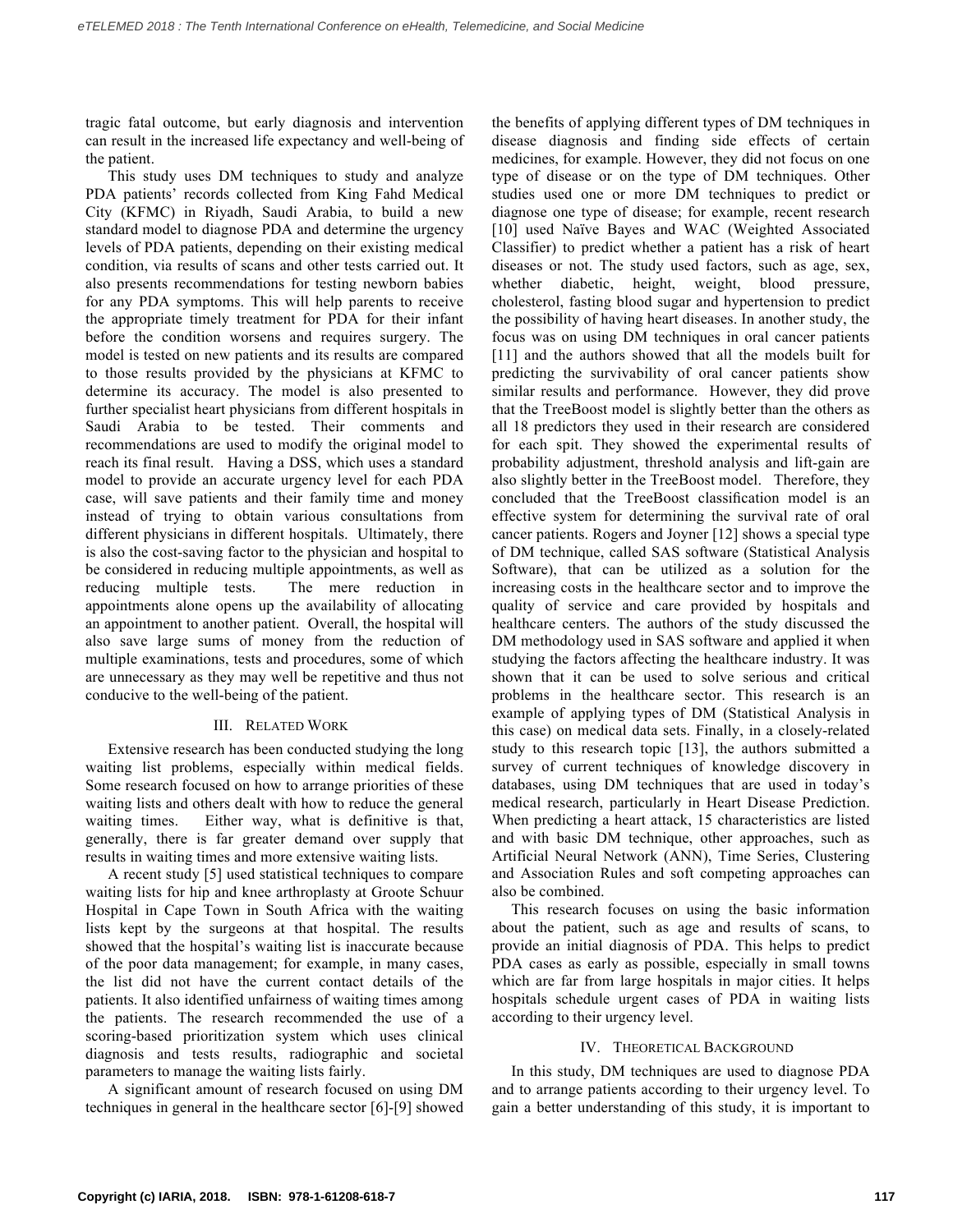first understand what PDA is, what DM techniques are and how they work.

# *A. Patent Ductus Arteriosus (PDA)*

PDA is "a persistent opening between two major blood vessels leading from the heart. The opening, called the ductus arteriosus, is a normal part of a baby's circulatory system before birth that usually closes shortly after birth. If it remains open, however, it is called a patent ductus arteriosus." [14]. This opening allows a great deal of blood to enter the lungs and heart, causing extra blood pressure on the lungs and enlarging and weakening the heart. There are no clear causes for this disease, but genetics may play a role. A defect in one or more gene could prevent the DA from closing normally after birth [14]. Symptoms of PDA depend on the size of the defect. While small PDA can have no signs sometimes, large PDA can be detected as a result of different causes. These include poor eating habits and consequently very slow growth, tiring and sweating during crying or eating, a rapid heart-beat and fast breathing [14]. Treatment for PDA can vary from medication or catheter-based procedures to surgery, depending on the age of the child and the size of the PDA [14] [15]. As PDA patient numbers increase, the pressure on hospitals to provide urgent care grows, whether this be interventional care or damage repair. Unlike other fields of medicine, in PDA, time is of essence and intervention cannot be delayed. Thus, the need to create a system that can speedily analyze the statistics is crucial in determining the level of urgency for each child that requires PDA-related surgery.

# *B. Data Mining (DM)*

DM is a process, which finds useful patterns from large quantities of data [16]. It is the core step of the knowledge discovery process [16]. These steps are:

- Data selection: This is the selection of applicable data and records from the one or more databases applicable to the relevant study.
- Data preprocessing: This step involves the removal of irrelevant items and data entries that are not connected to the work environment. Data preprocessing allows the transforming of the original data into a suitable shape to be used by a mining algorithm, before starting the process of DM algorithm analysis [17].
- Data transformation and enrichment process: This step contains the calculating of the new characteristics from the existing characteristics.
- Data Mining: The application of DM techniques to the data to obtain new patterns and models.

DM can be carried out using numerous methods, depending on the type of data used and the result required from DM. In this study, the focus will be on three DM techniques: Classification, Clustering and Association Rule.

# *1) Classification:*

As the main process [18] that is included in DM systems, this maps the various types of data into welldefined subgroups and classes. Another name for the classification process is Supervised Learning. Supervised Learning consists of two main stages; the first phase is a model construction and the second is model usage. Model construction: This phase contains the operations of building the used model in the structures of the attributes.

Model usage: All the operations that are used in utilizing the model.

*2) Clustering:*

Clustering is a process of grouping physical or abstract objects into classes of similar objects. Clustering and Classification are both grouping methods. Clustering is an unsupervised classification, whereas Classification is a supervised grouping. Classification and Prediction are also related techniques. Classification predicts class labels [19] whereas Prediction predicts continuous-valued functions. The major clustering algorithms are:

- Partitioning algorithms: Construct various partitions and then evaluate them according to certain criteria.
- Hierarchy algorithms: Create a hierarchical decomposition of the set of data (or objects) using certain criteria.
- Density-based: Based on connectivity and density functions.
- Grid-based: Based on a multiple-level granularity structure.
- Model-based: A model is hypothesized for each of the clusters and the idea is to find the best fit of that model for each other.

 In this research, a portioning technique called K-Means is used [19]. This works with numerical values only, which suit the numerical measurements of the PDA scans.

*3) Association Rule Mining (ARM):*

The concept of ARM is considered to be one of the main studies in DM methods. Such rules associate one or more attributes of a dataset with another attribute, producing an if–then statement concerning attribute values. The original problem is the market basket analysis which tries to find all the interesting relations between the bought products. Sequential pattern mining attempts to find inter-session patterns, such as the presence of a set of items followed by another item in a time-ordered set of sessions or episodes. The association rule is an implication expression of the form  $X \rightarrow Y$ , where X and Y are disjoint item sets. The strength of the association rule can be measured by its support and confidence. Support determines how often a rule is applicable to a given dataset, while confidence determines how frequently items in Y appear in transactions that contain X [20].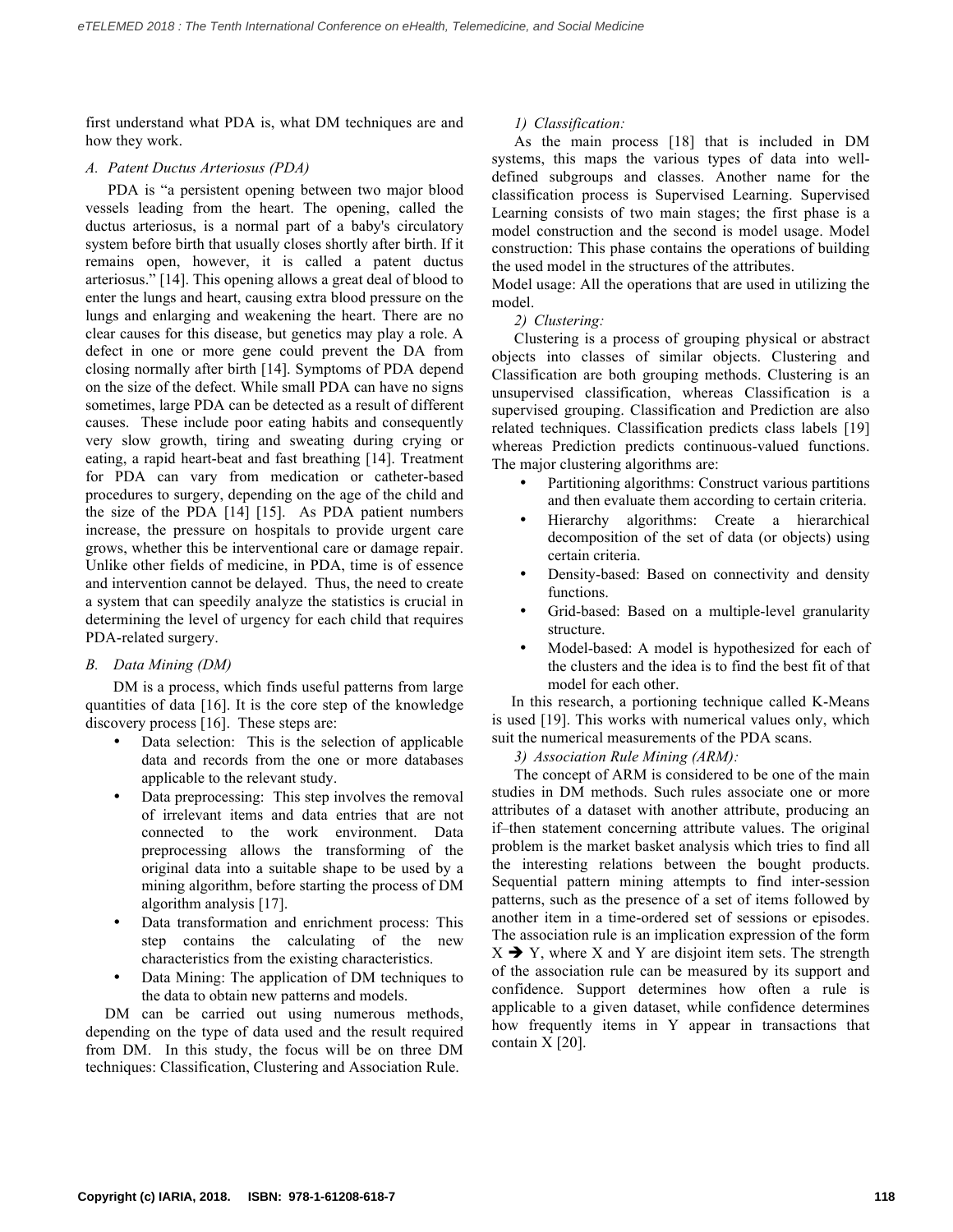#### V. RESEARCH METHODOLOGY

In this research, DM techniques are used to solve the problem of diagnosing and determining the urgency level of PDA patients. DM can assist in classifying patients according to the urgency of their cases in order to recommend the correct course of treatment, or pre-plan a date for their scheduled treatment, procedure or surgery. Within this study, data relating to PDA patients will be gathered from patients' records at KFMC, including their test results, image scans, medical history and physicians' diagnosis. This data will be stored in tables after being checked and cleansed to eliminate any incomplete records and to transform the data into numeric values or classify it into categories to prepare it for the application of different DM techniques.

Meetings with cardiology physicians at KFMC were initially conducted to discuss their approach to determine the urgency level for each PDA case. Physicians explained the main tests they carry out and scanned the images PDA patients have undertaken. Physicians provided a detailed explanation for each test and scan result, whilst showing the circumstances under which these results are considered normal, abnormal or critical. This helped gain an initial understanding of exactly how the urgency of PDA patient's urgency level is determined. Afterwards, DM techniques were applied to this data to find one standard model to classify patients according to their urgency level. In this research, Waikato Environment for Knowledge Analysis (WEKA) application was used to apply DM techniques. WEKA contains tools for data pre-processing, classification, regression, clustering, association rules, and visualization [21], which facilitates the application of different DM techniques on the data and compares the results in order to understand the relationships between the patients' attributes (details such as age, weight, height and test results) in order to obtain the most accurate model to classify patients according to the urgency level. Following this, testing was carried out on new patients using the proposed model. The results were compared to the results carried out by cardiology consultant physicians to ascertain its effectiveness and success. In case the proposed model yields inaccurate results, it was automated into a useful and easy to use tool. Otherwise, DM techniques were applied again to obtain an improved model, which was then tested again.

The proposed DSS can help in classifying the urgency level of PDA patients as speedily and efficiently as possible based on their test results, sometimes without the need to be examined, at this stage, by a physician. The measures to test the effectiveness of the system are based on two aspects:

Time needed to determine the urgency level for a specific PDA case. Currently, physicians at KFMC meet for 30-60 minutes to consult on a single case and make a decision. Therefore, the new suggested tool should allow for considerably less time.

• Accuracy of the urgency level suggested by the tool. The tool will be used to determine the urgency level for new PDA patients. The consultant physicians at the hospital determine its accuracy and check the results given by the tool.

# VI. USING DM TO BUILD MODEL TO DIAGNOSE PDA **PATIENTS**

In this research, DM techniques are applied on PDA patients' records.

#### *A. Applying Classification on PDA Patient Records*

After collecting PDA patients' records from KFMC, the data was stored in an Excel file in Comma Separated Values (CSV) format, which can be used in WEKA. The records included a copy of ultrasound scans photos. The details about the PDA dimensions are kept in a separate database, which is accessed, only by the physicians. The patient's record stores the PDA size as small, moderate or large. Attributes of the records are explained in Table 1.

After applying classification using decision tree classification, the tree in Fig. 1 was generated. The correctly classified instances are: 234, whilst the incorrectly classified are only 2 records, giving this model a very high accuracy percentage of 99.15%.

The main attribute for classifying the patients in the tree is the current age.

TABLE I. ATTRIBUTES IN PDA PATIENTS' RECORDS FROM KFMC

| <b>Attribute</b><br>Name            | <b>Type</b> | <b>Values</b>                                                                                                                                                                   |
|-------------------------------------|-------------|---------------------------------------------------------------------------------------------------------------------------------------------------------------------------------|
| <b>Sex</b>                          | Nominal     | $F$ or $M$                                                                                                                                                                      |
| Current age                         | Numerical   | Integers from 0 for new born                                                                                                                                                    |
| Height                              | Numerical   | Integers                                                                                                                                                                        |
| Weight                              | Numerical   | Decimal numbers                                                                                                                                                                 |
| Heart rate                          | Numerical   | Integers                                                                                                                                                                        |
| <b>PDA</b><br>last<br>size          | Nominal     | Non: the patient does<br>not<br>have<br>previous scan<br>Small, Mod, Large                                                                                                      |
| <b>PDA</b><br>current size          | Nominal     | Small, Mod, Large                                                                                                                                                               |
| Change                              | Nominal     | <b>Yes</b><br>No<br>New: if the patient does not have<br>previous scan                                                                                                          |
| Period<br>f <sub>O</sub><br>monitor | Numerical   | Integers                                                                                                                                                                        |
| Decision                            | Nominal     | patient gets<br>medical<br>Wait: the<br>treatment and waits for another scan<br>after 3 or more months<br><b>Urgent</b> : if the patient needs Surgery<br>or Catheter Procedure |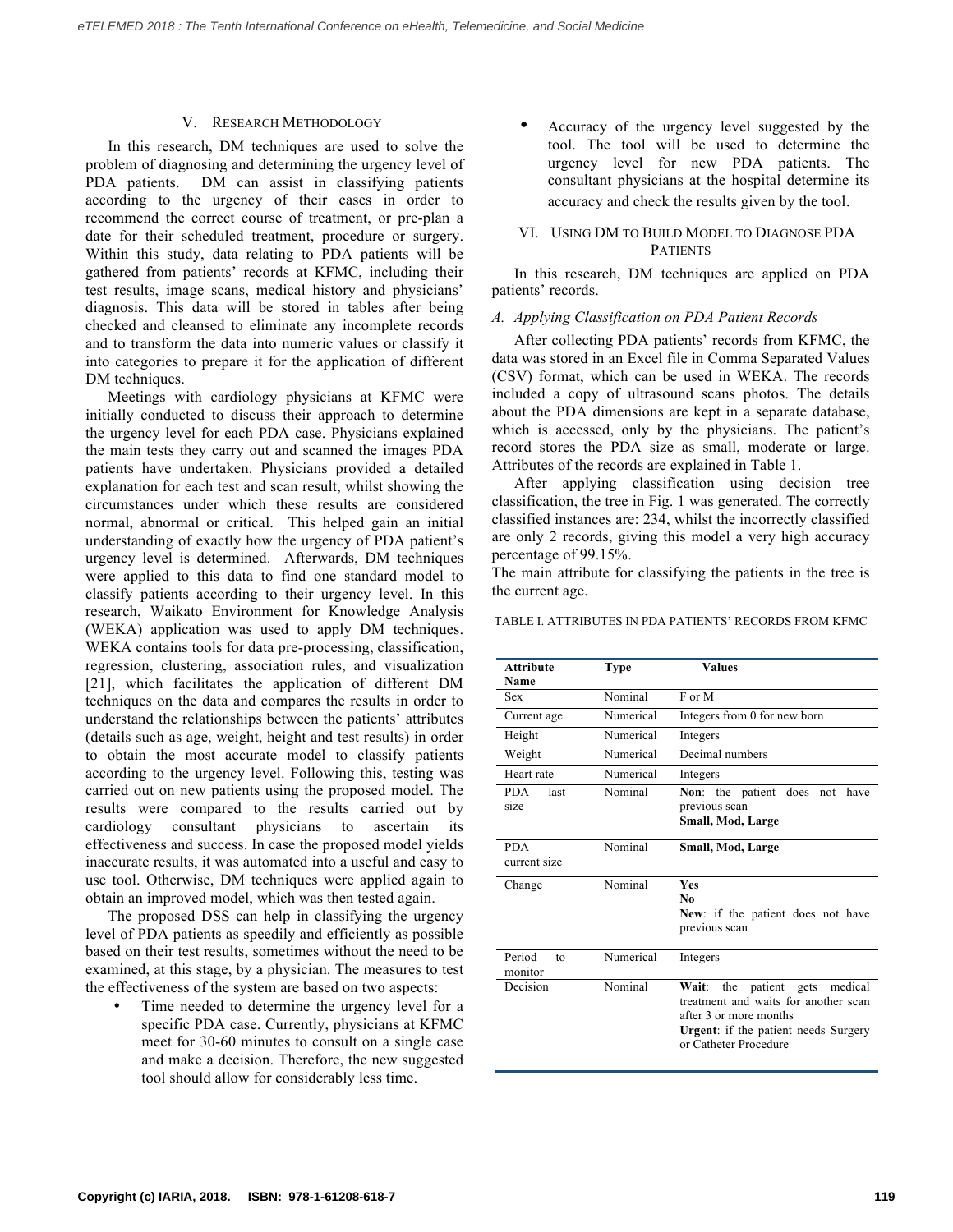

Figure 1. Decision Tree resulting from applying classification on PDA patients' records.

- 1. If the age of the patient is older than 30 months, then it is an Urgent case. This is applied in 20 cases.
- 2. If the child's age is less than, or equal to, 30 months and the current size of PDA is small then the patient receives medical treatment and waits for 3 months for a further scan. This is applied in 72 cases.
- 3. If the age of the patient is less than, or equal to, 30 months of age and the current size of PDA is moderate then there are two cases depending on the current age:
	- If the age is less than, or equal to, 9 months then the patient receives medical treatment and waits 3 months for another scan. This is applied in 40 cases, with the exception of one case where the decision was revealed as Urgent.
	- If the age is more than 9 months, then the patient case is urgent. This is applied in 20 cases, except for one case whereby the decision was to receive medical treatment and wait for 3 months for a further scan.
- 4. If the age is less than, or equal to, 30 months and the current size of PDA is large then there are 3 cases depending on whether there was a change on the PDA size.
	- No change: the case is classified as Urgent. This is applied in 32 cases
	- There was change: there are 2 cases based on the age:
		- i. Age less than, or equal to, 5 months: receive medical treatment and wait 3 months for new scan. This is applied in 16 records
		- ii. Age is greater than 5 months: it is an Urgent case. This is applied in 4 cases.
- The change  $=$  New, which denotes a new patient with no previous record. There are 2 cases based on the current age:
	- i. Age less than, or equal to, 6 months: receive medical treatment and wait 3 months for new scan. This is applied in 16 cases.
	- ii. Age is greater than 6 months: it is an Urgent case. This is applied in 16 cases.

 The previous model uses the PDA size and patient age to provide an accurate initial diagnosis of PDA.

# *B. Applying Clustering on PDA Patient Records*

One of the clustering techniques provided by WEKA is called Simple K-Means [21]. WEKA uses the mean of the attributes to group the records into K groups or clusters, such that the records in each group are closer to each other (similar to each other) than they are to records in other groups. Clustering works better with numerical attributes than with nominal attributes. The records of PDA patients collected from KFMC have both numerical attributes, such as, age, height and weight, and nominal attributes, such as, PDA size, and gender. In order to apply a Simple K-Means algorithm, nominal attributes should be changed into numerical attributes.

The specialists from KFMC who were consulted for this study explained that gender is not a major attribute in deciding the urgency level of PDA patients. Research and publications of study articles related to PDA treatments also suggest that although PDA is more common in girls than boys, gender does not affect the diagnosis of the disease. For these reasons, sex attribute is not used in the clustering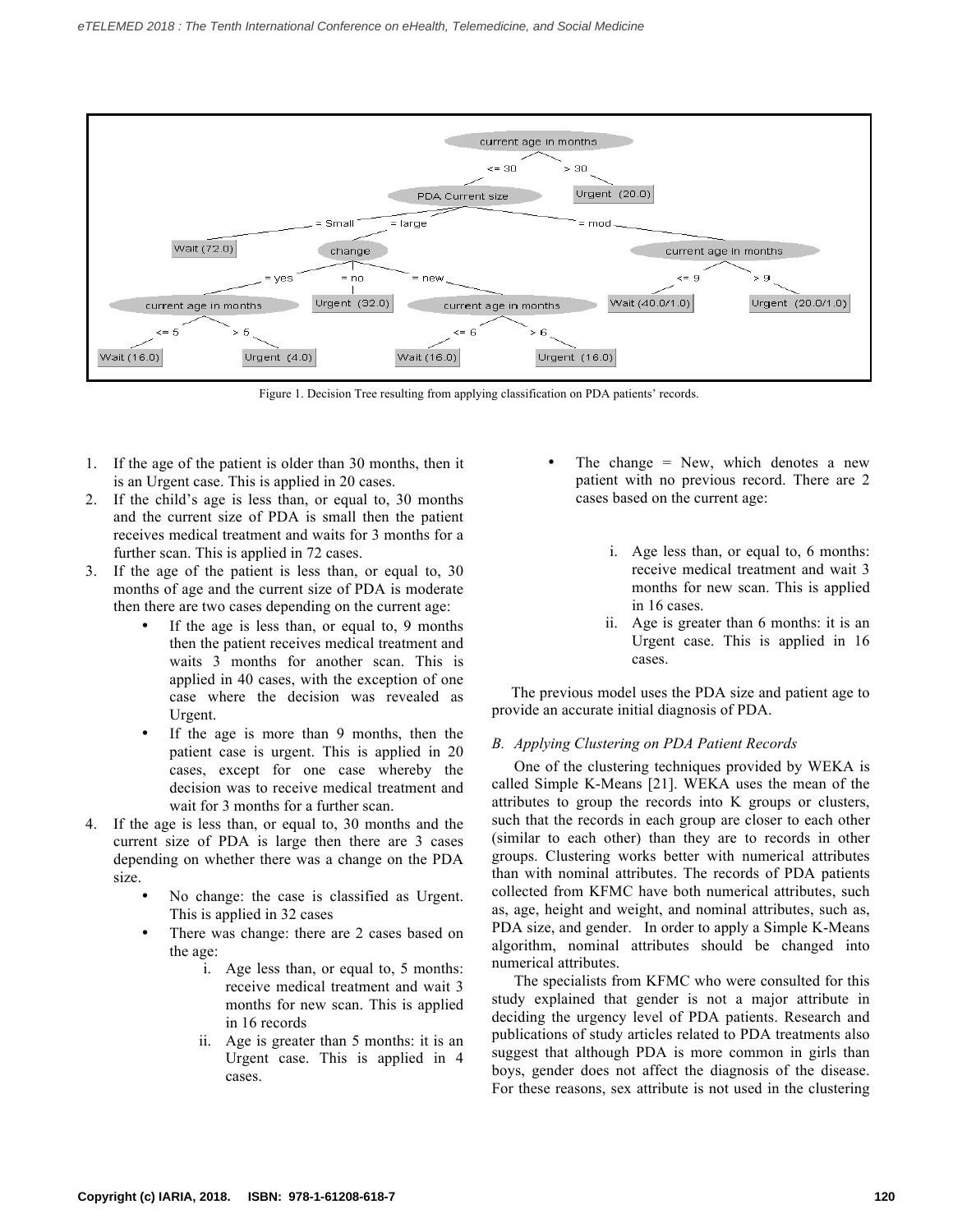technique. The other nominal attribute is PDA size, and it is replaced with the average size as follows:

- Small less than 1.5mm. Therefore, it is replaced by 1.25.
- Moderate between 1.5mm and 2mm, so it is replaced by 1.75.
- Large greater than 2mm, so it is replaced by 2.25.

Applying simple K-Means making  $K = 2$ , which means the results will give 2 clusters, one for patients who receive treatment and wait for 3 months to have another scan and a class for patients who need urgent treatment. The two clusters are shown in Table 2.

| TABLE II. RESULTS OF APPLYING CLUSTERING ON PDA |
|-------------------------------------------------|
| <b>PATIENTS' RECORDS</b>                        |

| <b>Attribute</b>      | Cluster #1 | Cluster #2 |  |
|-----------------------|------------|------------|--|
| Current age in months | 15.5109    | 7.0625     |  |
| Height                | 71.9565    | 62.7451    |  |
| Weight                | 10.6685    | 6.9181     |  |
| Heart rate            | 115        | 108.3333   |  |
| PDA last size         | 1.2391     | 1.125      |  |
| PDA current size      | 1.9457     | 1.6111     |  |
| <b>Decision</b>       | Urgent     | Wait       |  |
| Number of records     | 92         | 144        |  |

The table shows that:

- Older patients (average 15.5 months) are more likely to be classified as urgent, while younger patients (average 7.1 months) receive treatment and remain under observation.
- As expected, older patients have higher height and higher weight, so height and weight averages are related to the same clusters as age.
- Higher heart rate was related to Urgent cases while lower heart rate is related to patients who receive treatment to remain under observation.
- The important attribute here is the current size of PDA: average 1.9 (which means moderate or large PDA) means Urgent case, while smaller PDA with average 1.6 is not urgent.

 These results comply with the results obtained from the decision tree used in the classification.

# *C. Applying Association Rule on PDA patient records*

Association rule technique is applied to those patients whose cases are classified as "Urgent" to determine the urgency level. Doctors determine the urgency level of the patient based on many factors, such as age, size of PDA, tests and ultrasound scans. There are three levels of urgency:

- Level1: needs immediate surgery.
- Level2: needs surgery within a month or two.
- Level3: needs to undergo more tests and scans to determine a time for surgery.

 To apply the association rule, all the attributes should be nominal, so the patient's age is transformed into age group. Also, the heart rate was transformed from numbers into nominal: low, normal, and high. The height and weight were also transformed into nominal values.

- Group a: less than 6 months
- Group b: between 6-12 months
- Group c: between 12-36 months
- Group d: older than 36 months

 These ranges are based on the physicians' suggestion at KFMC. After applying association rule on the patients' records, the following rules were obtained:

- PDA Current size =large 103 ==> urgency level=level1 103
- Age group=a 95 ==> urgency level=level1 95
- Age group=a PDA Current size =large 39 ==> urgency level=level1 39
- Age group=b PDA Current size =large 30 ==> urgency level=level1 30
- Age group=b PDA Current size =mod 12 ==> urgency level=level2 12
- Age group=c PDA Current size =mod 51  $==$  urgency level=level1 51
- Age group=c PDA Current size =large 45  $\equiv$  =  $\equiv$  urgency level = level 1 45
- Age group=c PDA Current size =small 64  $==$  urgency level=level3 64
- Age group=d 72
- $\equiv$  =  $\equiv$  urgency level = level 1 72
- Age group=a change =no 39 ==> PDA Current size =large 39

All the above rules have a confidence  $= 1$ , which means they are 100% true based on the PDA patients' records from KFMC. Table 3 shows a summary of these rules.

TABLE III. RESULTS OF APPLYING ASSOCIATION RULE DM ON THE URGENT CASES OF PDA PATIENTS

| Urgency<br>level   | Cases                                                                                                                            |
|--------------------|----------------------------------------------------------------------------------------------------------------------------------|
| Level1             | PDA Size = Large or Age is less than 6 months<br>or Age between 12-36 months and PDA size $=$<br>Mod or Age older than 36 months |
| Level <sub>2</sub> | Age between $6-12$ months and PDA size = Mod                                                                                     |
| Level3             | Age between 12-36 months and $PDA = small$                                                                                       |

# VII. RESULTS

DM classification and clustering techniques were used to diagnose PDA and classify patients into two categories: urgent cases and non-urgent, which are referred to here by Wait cases where the patient receives medical treatment and waits for another check-up after 3 or more months. Urgent cases were then arranged into three levels of urgency using association rule DM techniques. The models presented by this research were tested by cardiology specialists at KFMC who subsequently approved them. They suggested using age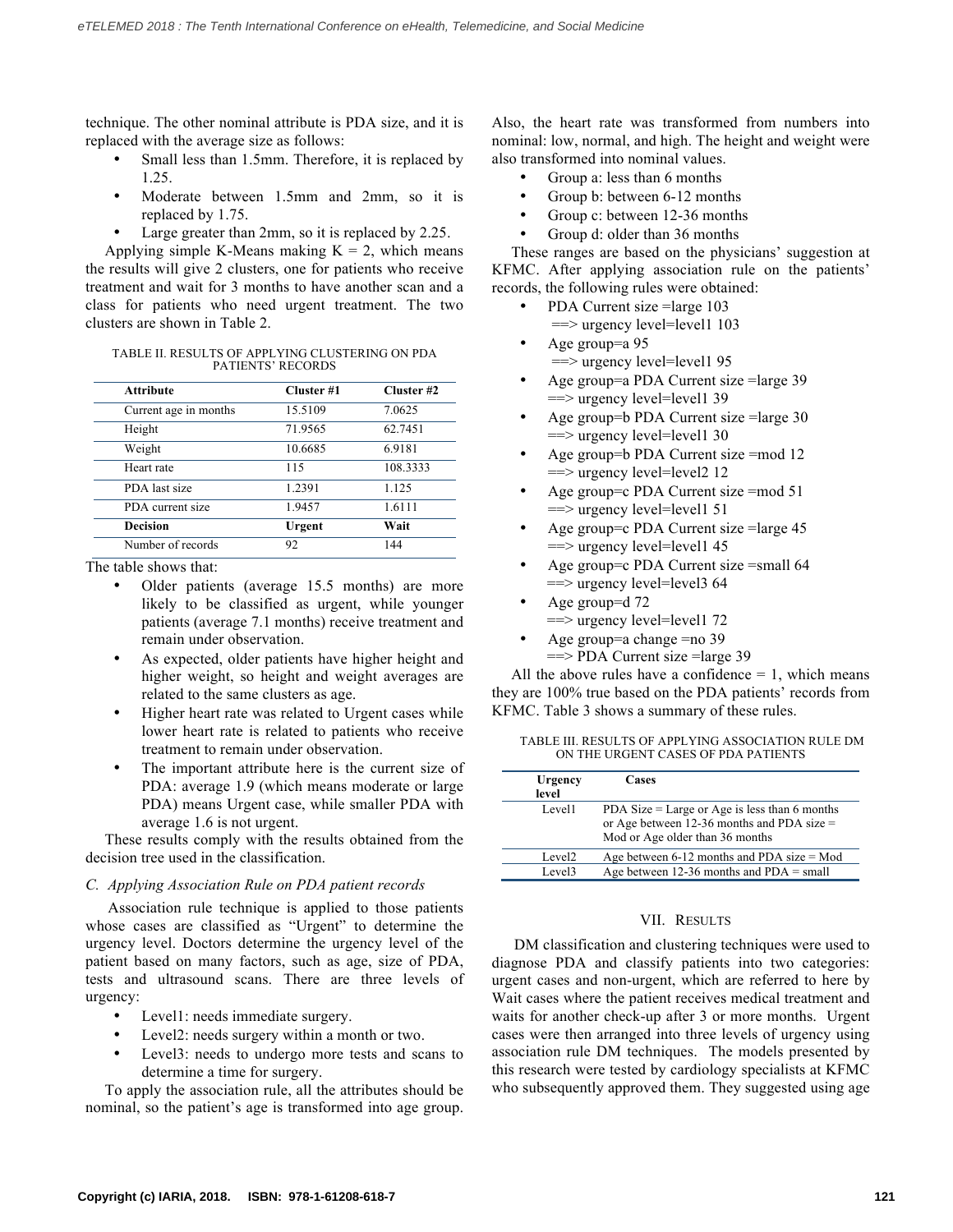range instead of actual age in months to make the diagnosis more general. The suggested age groups are:

a: 0-6 months / b: 6-12 months / c: 12-36 month / d: older than 36 months

After applying the specialists' recommendations, the resulting model is shown in Table 4.

TABLE IV. THE RESULT OF APPLYING DM TECHNIQUES ON PDA PATIENTS' RECORDS

| <b>Case Description</b>                                           | <b>Diagnosis</b> | Urgency<br>level   |
|-------------------------------------------------------------------|------------------|--------------------|
| Age group = a, b & PDA current size = Small                       | Wait             |                    |
| Age group = a & PDA current size = Large &<br>$Change = yes$      | Wait             |                    |
| Age group = b, c & PDA current size = Large<br>$&$ Change = yes   | Urgent           | Level1             |
| Age group = a, b, c & PDA current size =<br>Large & Change = $no$ | Urgent           | Level1             |
| Age group = a & PDA current size = Large &<br>$Change = new$      | Wait             |                    |
| Age group = b, c & PDA current size = Large<br>& Change = $new$   | Urgent           | Level1             |
| Age group = $a & PDA$ current size = Mod                          | Wait             |                    |
| Age group = $b \& PDA$ current size = Mod                         | Urgent           | Level <sub>2</sub> |
| Age group = $c \& PDA$ current size = Mod                         | Urgent           | Level1             |
| Age group = $c \& PDA$ current size = Small                       | Urgent           | Level <sub>3</sub> |
| Age group $= d$                                                   | Urgent           | Level1             |

#### VIII. CONCLUSION AND FUTURE WORK

 This study presented a hybrid approach to diagnose PDA as early as possible using simple tools. The introduction of an ultrasound scan that is readily available in almost all medical centers in Saudi Arabia is one method of detection and diagnosis. This study also recommends increasing the awareness of PDA amongst first time parents, as well as parents with more than one child, as early as possible, to ensure that they are educated to understand what PDA is and to seek medical help as soon as they notice any symptoms in their baby, such as shortness of breath, sweating while feeding, struggling to breathe and nurse at the same time or quite simply being too attached to nursing. To a parent, some of these symptoms may not appear to be any obvious cause for alarm, but with prior knowledge of PDA, early diagnosis and intervention could quite well positively impact on health and life expectancy. Ultimately, the goal is to produce a longer living and healthier Saudi population.

 It is expected that when increasing the awareness of PDA, this will, in turn, increase the number of PDA patients in Saudi Arabia. The result will create a strain on already struggling hospitals and also substantially increase the number of patients needing to go onto a waiting list to see a consultant as well as those patients who have already received a diagnosis but require ongoing medical treatment to prevent surgery, as well as to maintain their health. Overall, the burgeoning hospital outpatient clinics for those patients with PDA will need to be overhauled to ensure that all patients are attended to in timely and appropriate manner.

 While working on this research, we faced many difficulties. For example, the details of the scans, such as the dimensions of the PDA, were not saved in the patients' records. This information was saved in special files which can be accessed by the physicians only. This made collecting the information needed for the patients extremely difficult. It was not easy to meet the specialists at KFMC for any length of time as they were tremendously busy all the time.

 Regarding future work, further study and analysis should be carried out on more patients from different hospitals to obtain a more accurate model to diagnose PDA and determine its urgency level. Additional data should be added to the patients' records to show all the detailed measurements taken from the ultrasound scan.

#### ACKNOWLEDGMENT

 The authors extend their deep appreciation to the Deanship of Scientific Research at King Saud University for funding this work.

#### **REFERENCES**

[1] World Health Organization. [Online]: http://www.who.int, [February 2018].

[2] World Heart Federation. [Online]: http://www.world-heartfederation.org [February 2018].

[3] National Heart, Lung, and Blood Institute, "What is the heart?" [Online]: http://www.nhlbi.nih.gov/health/healthtopics/topics/hhw/, [February 2018].

[4] Saudi Ministry Of Health website, "Cardio-Vascular Diseases". [Online]:

http://www.moh.gov.sa/HealthAwareness/EducationalContent/Dis eases/Heartcirculatory/, [February 2018].

[5] T. Kavalieratos, M. Nortje, and R. N. Dunn. "Hip and knee arthroplasty waiting list - how accurate and fair?" *South African Medical Journal*, Apr 2017.

[6] R. Zhang and Y. Katta. "Medical Data Mining, Data Mining and Knowledge Discovery," in *SPIE*, 2002, pp. 305-308.

[7] H. Wang and S. Wang. "Medical Knowledge Acquisition through Data Mining," in *IEEE*, 2008, pp. 1-4.

[8] L. Passmore, J. Goodside, L. Hamel, L. Gonzales, T. Silberstein, and J. Trimarchi, Assessing decision tree models for clinical in-vitro fertilization data. Technical Report TR03-296, Dept. of Computer Science and Statistics, University of Rhode Island, 2003.

[9] S. Patel and H. Patel, "Survey Of Data Mining Techniques Used In Healthcare Domain." *International Journal of Information Sciences and Techniques*, vol. 6, 2016.

[10] A. Patel, S. Gandhi, S. Shetty, and B. Tekwani. "Heart Disease Prediction Using Data Mining." *International Research Journal of Engineering and Technology*, vol. 4, 2017.

[11] N. Sharma and H. Om, "Data mining models for predicting oral cancer survivability," *Netw. Model. Anal. Heal. Informatics Bioinforma.*, vol. 2, no. 4, pp. 285-295, 2013.

[12] G. Rogers and E. Joyner, "Mining your Data for Health Care Quality Improvement," *SAS Institute,* Inc., January 2009.